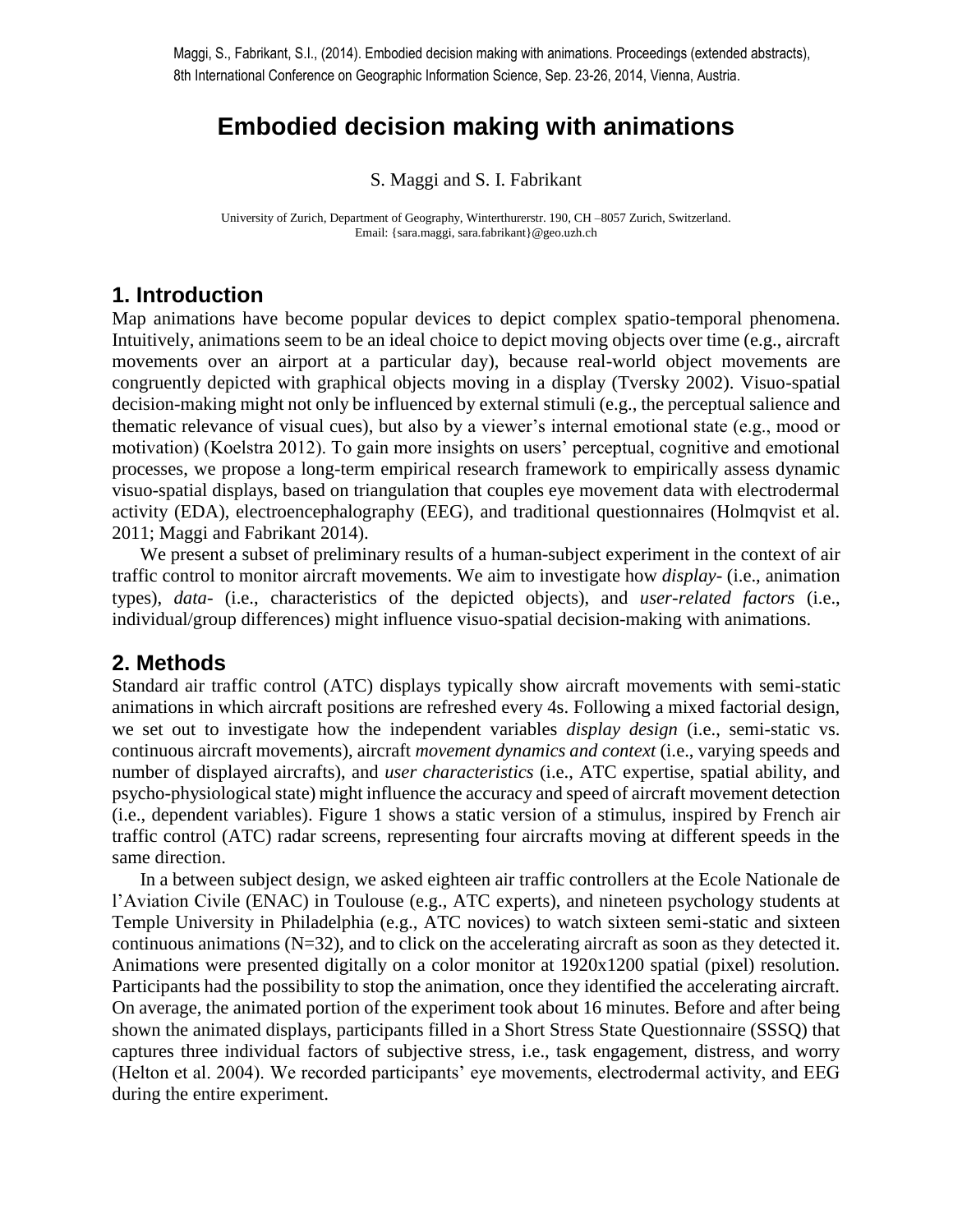

Figure 1. Sample stimulus with four aircrafts moving from left to right.

## **3. Results and Discussion**

We present a subset of our results, focusing on the dependent variables: response accuracy (Maggi and Fabrikant 2014) and EDA, across the independent variables animation design (i.e., semi-static vs. continuous animations), and users' ATC expertise levels (i.e., experts vs. novices). Figure 2 graphs response accuracy across animation type and expertise.



Figure 2. Mean response accuracy for ATC experts and novices across animation design conditions (error bars show standard error).

On average, response accuracy of novices is significantly higher  $(F(1,17)=6.38, p<.022)$  with semi-static displays (63%), compared to continuous displays (28%). Irrespective of display design, experts are more accurate than novices (i.e., close to 80%), but this difference is only significant for the continuous animation condition  $(F(1,17)=22.19, p<0.00)$ . We further analyzed participants' arousal response intensity that might have affected response accuracy. As shown in Figure 3 below, we compare the standardized, average area (i.e., integral) bounded by the SCR curve of the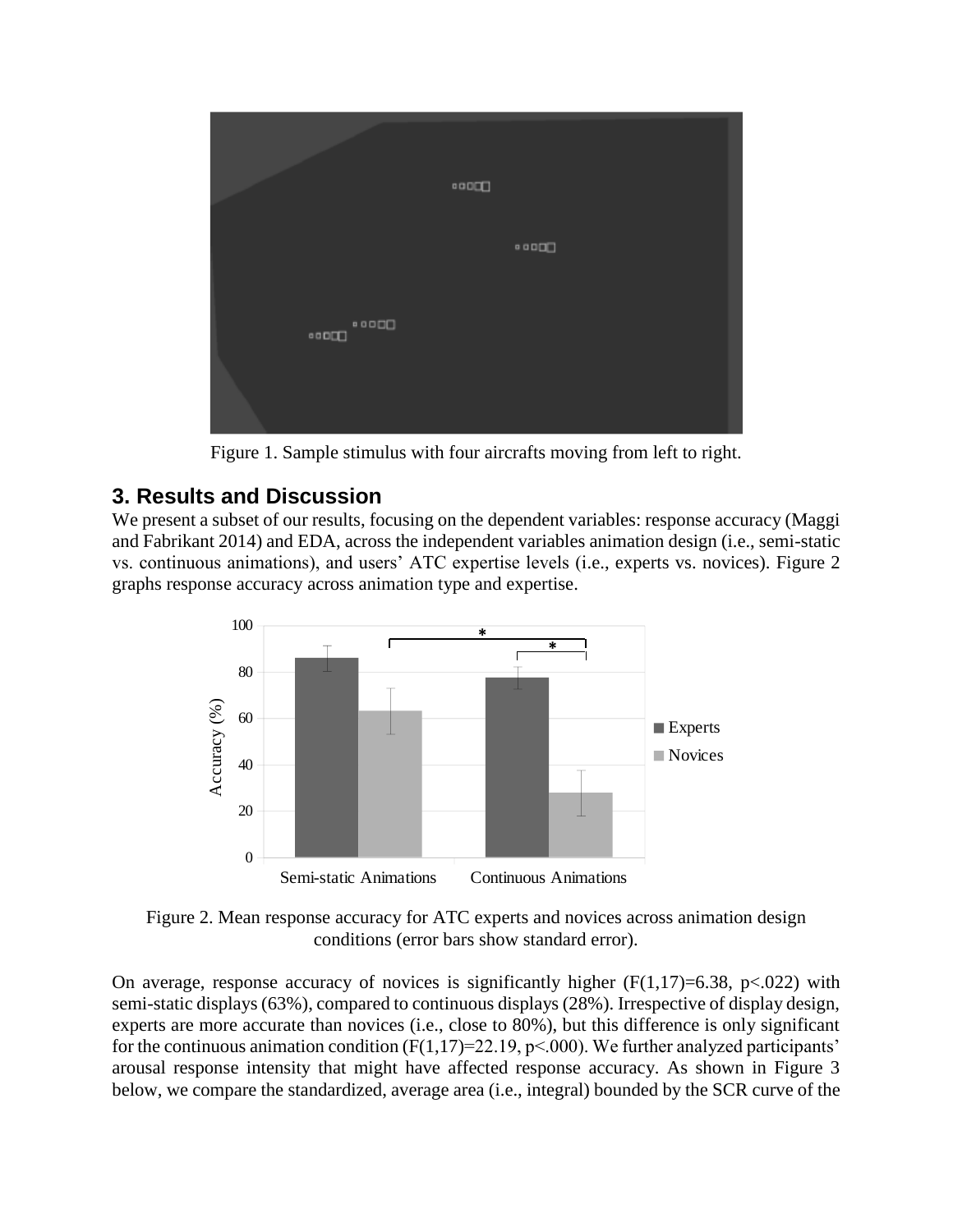phasic EDA by trials, across expertise level and animation design conditions (Boucsein 1992; Lykken and Venables 1971).



Figure 3. Mean area bounded by the SCR curve for ATC experts and novices across animation design conditions.

We only analyzed a subset of 20 participants to date (13 experts and 7 novices), due to noise in the recorded SCL data. We find that on average experts show higher arousal levels than novices (Figure 3). However, this arousal response density difference is only significant for the semi-static animations, due to large variances in the continuous animation condition. We additionally investigated participants' stress factor states that might further explain SCR differences, i.e., engagement, distress and worry, captured with the SSSQ (Helton et al. 2004). Figure 4 details change z-scores across animation type and expertise level. Experts show more engagement and less distress and worry with the familiar semi-static animations, compared to novices (Figure 4a). The difference is only barely significant for the factor engagement (t(16)=3.00, p<.050), probably again because of the large variance in the novice population. This picture is almost mirrored for the continuous animation condition (Figure 4b). Now experts and novices show similar low engagement patterns, but novices exhibit more distress and worry than experts. None of the SSSQ score differences are significant in the continuous animation condition (Figure 4b), however. This might again be due to the large variance in the novice group. Significant differences both found in arousal levels and SSSQ scores between experts and novices for the semi-static animation condition might have a relevant relationship that needs further investigation.

While experts perform the experimental task more accurately than novices overall, irrespective of the animation design, they appear to have been less engaged, and more distressed with the unfamiliar continuous animation type. Higher distress levels coupled with worry might explain novices' even lower response accuracy with the continuous animations, compared to those of the experts. Conversely, being less distressed and less worried with the semi-static condition, had a positive effect on response accuracy for novices, compared to their low performance in the continuous animation condition. In fact, anecdotal evidence from open-ended questionnaires suggests that novice participants found it much more difficult to solve tasks with the continuous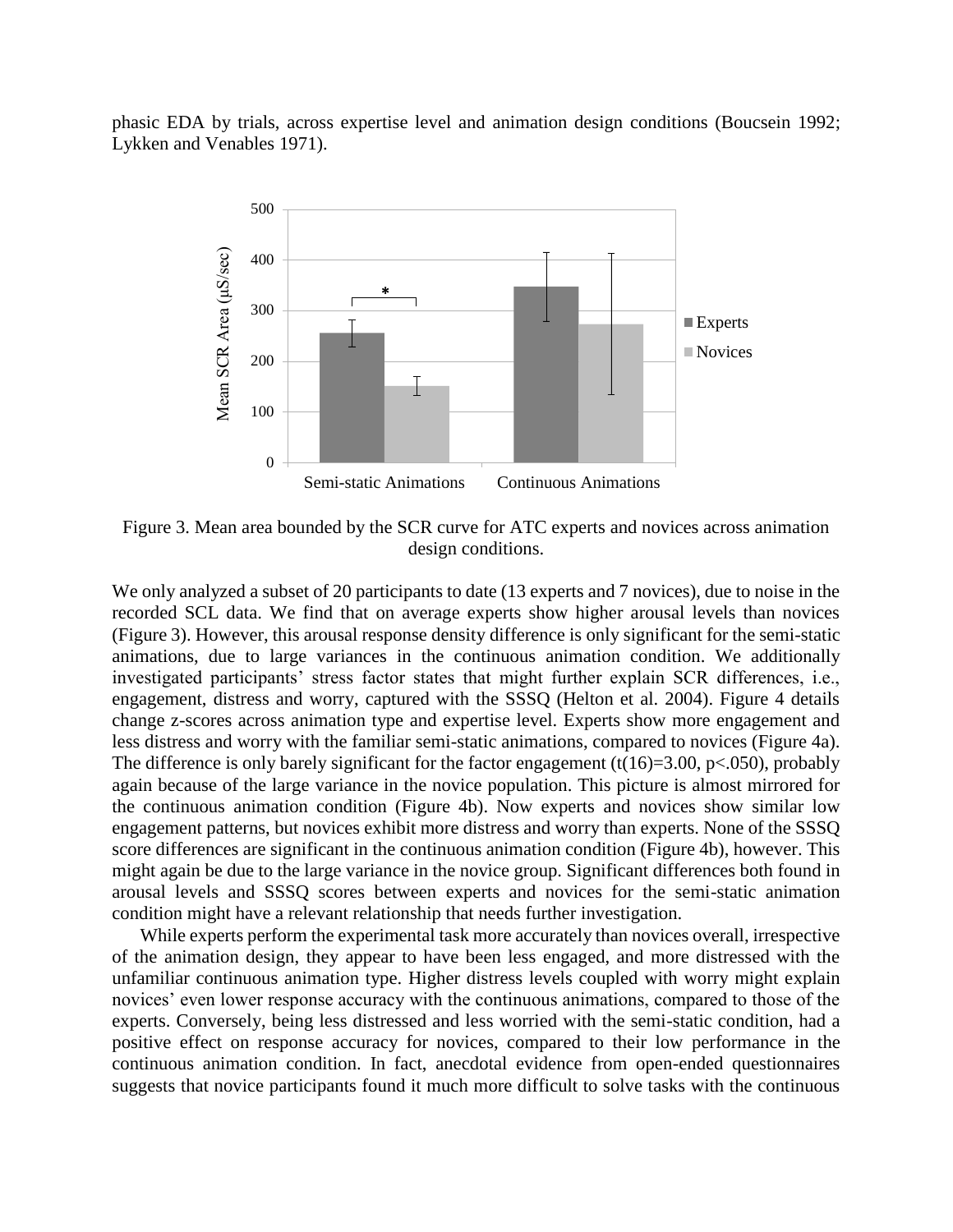animations than with the semi-static ones. Familiarity with a display (i.e., training) seems to have a greater effect on decision-making accuracy than novelty of display design.



(a) Semi-static animations.



(b) Continuous animations.